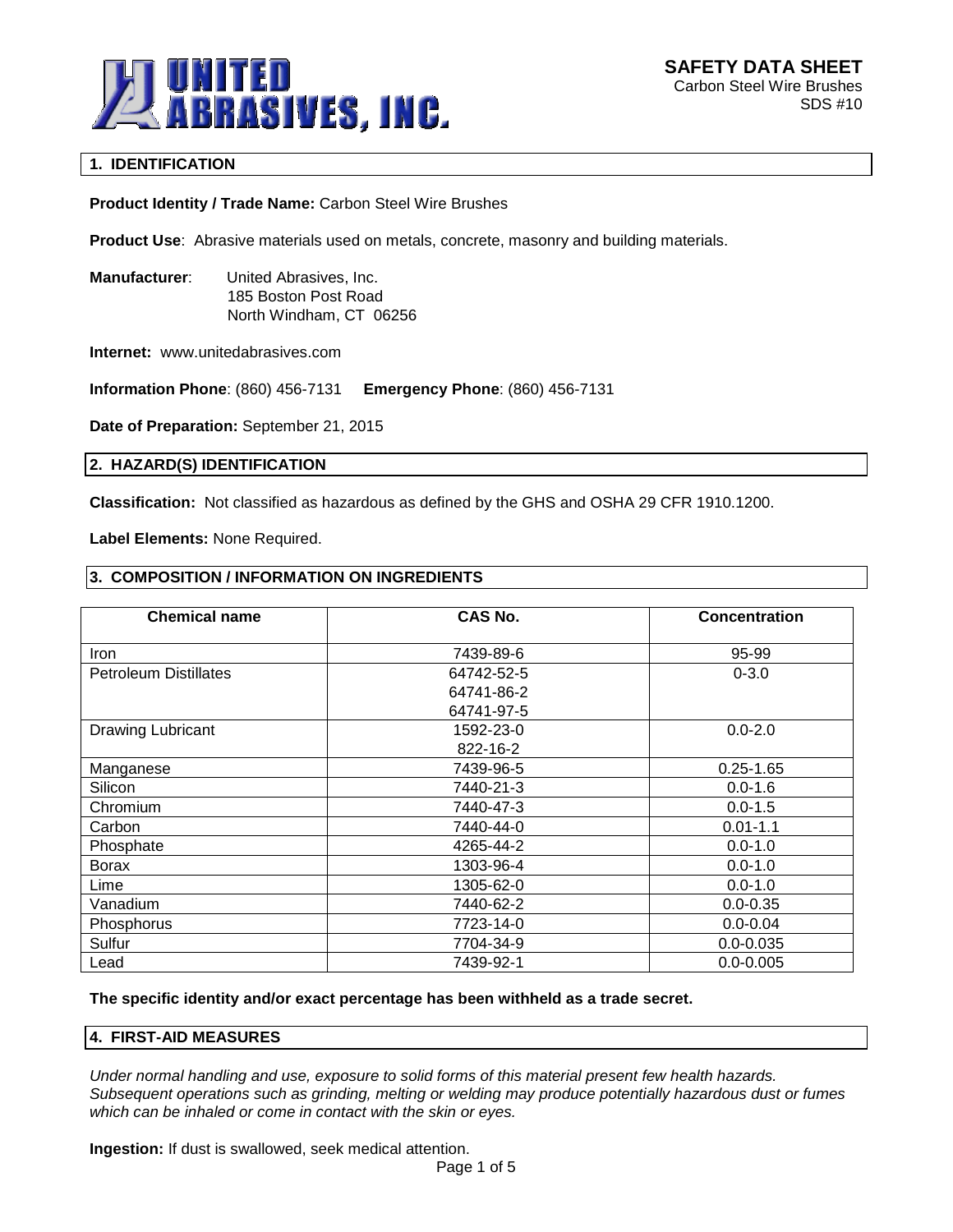**Inhalation:** If overexposed to dust, remove victim to fresh air and get medical attention. **Eye Contact:** Flush eyes thoroughly with water, holding open eyelids. Get medical attention if irritation persists. Obtain immediate medical attention for foreign body in the eye.

**Skin Contact:** Wash dust from skin with soap and water. Launder contaminated clothing before reuse.

**Most important symptoms/effects, acute and delayed:** Use may generate dust that may cause eye and respiratory tract irritation. Dust may be harmful by inhalation and ingestion.

**Indication of immediate medical attention and special treatment, if necessary:** Immediate medical attention is generally not required.

# **5. FIRE-FIGHTING MEASURES**

**Suitable (and unsuitable) extinguishing media:** Use any media that is appropriate for the surrounding fire.

**Specific hazards arising from the chemical:** This product is not combustible, however, consideration must be given to the potential fire or explosion hazards from the base material being processed. Many materials create flammable or explosive dusts or turnings when brushed, machined or ground.

**Special protective equipment and precautions for fire-fighters:** Firefighters should wear full emergency equipment and NIOSH approved positive pressure self-contained breathing apparatus.

# **6. ACCIDENTAL RELEASE MEASURES**

**Personal precautions, protective equipment, and emergency procedures:** Minimize generation of dust. Use appropriate protective equipment to avoid inhalation and eye contact if dust is generated.

**Environmental precautions:** Report releases as required by local, state and federal authorities.

**Methods and materials for containment and cleaning up:** Pick up, sweep up or vacuum and place in a container for disposal. Minimize generation of dust.

# **7. HANDLING AND STORAGE**

**Precautions for safe handling:** Use only with adequate ventilation. Avoid breathing dust. Wash thoroughly after handling and use, especially before eating, drinking or smoking. Consider potential exposure to components of the base materials or coatings being brushed, machined or ground. Refer to OSHA's substance specific standards for additional work practice requirements where applicable.

In normal power brushing operations, the material being removed will fly off the brush with considerable force along with the brush filaments, which break off due to fatigue. The potential for serious injury exists for both the operator and others in the work area (possibly 50 feet or more from the brush). To protect against this hazard, before rotating the brush, during rotation and until the rotation stops, all persons in the area must wear safety goggles or full face shields over safety glasses with side shields, along with appropriate protective clothing.

**Conditions for safe storage, including any incompatibilities:** Store in a dry location.

# **8. EXPOSURE CONTROLS / PERSONAL PROTECTION**

#### **Exposure guidelines:**

| Iron (as iron oxide dust or fume) | 10 mg/m3 TWA OSHA PEL (as fume)<br>5 mg/m3 TWA ACGIH TLV (respirable fraction) |
|-----------------------------------|--------------------------------------------------------------------------------|
| <b>Petroleum Distillates</b>      | 5 mg/m3 TWA OSHA PEL (as oil mist)<br>5 mg/m3 TWA ACGIH TLV (as mineral oil)   |
| <b>Drawing Lubricant</b>          | None Established                                                               |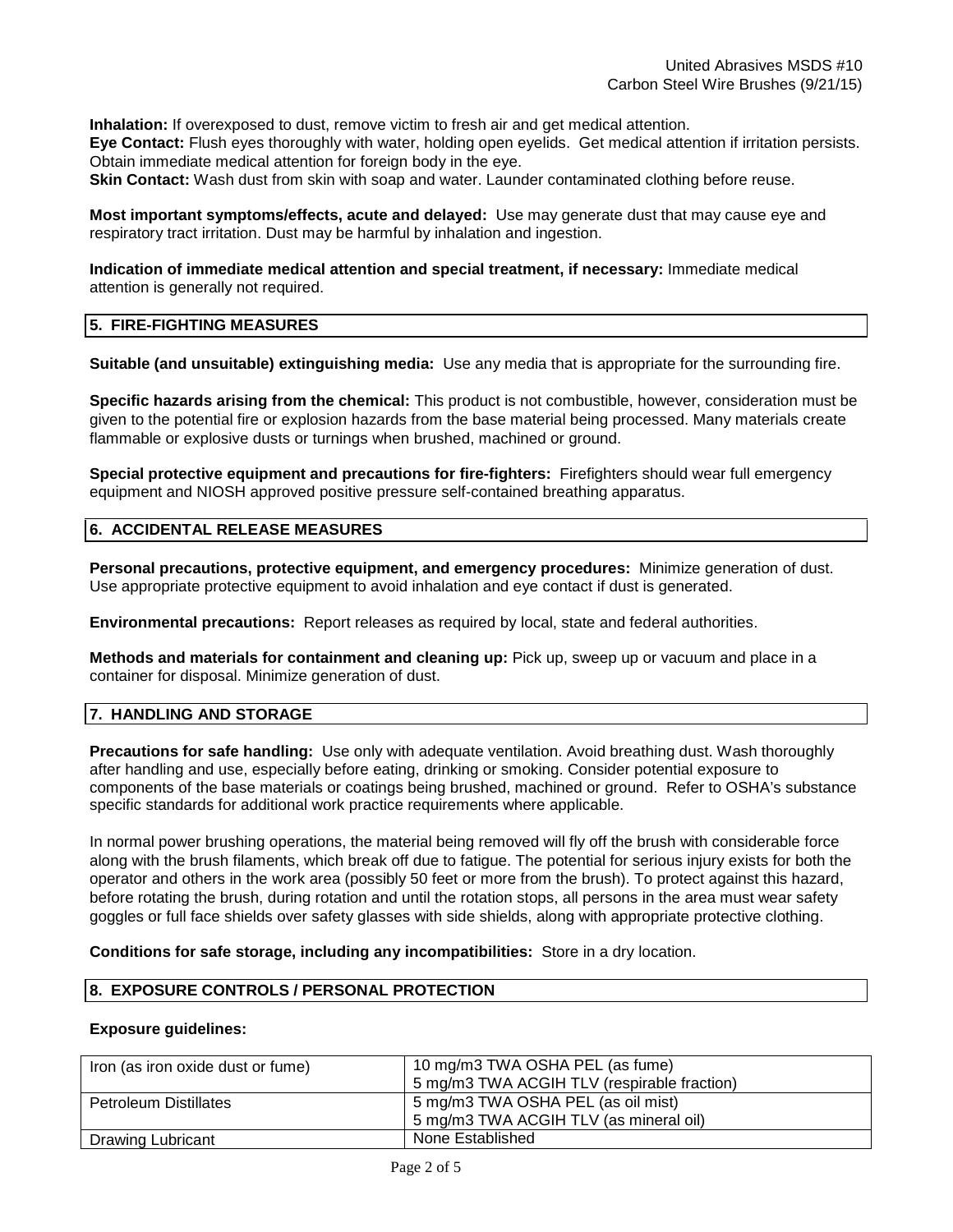| Manganese                           | 5 mg/m3 Ceiling OSHA PEL                                     |
|-------------------------------------|--------------------------------------------------------------|
|                                     | 0.02 mg/m3 TWA (respirable), 0.1 mg/m3 TWA (inhalable)       |
|                                     | <b>ACGIH TLV</b>                                             |
| Silicon                             | 5 mg/m3 TWA (respirable fraction), 15 mg/m3 TWA (total dust) |
|                                     | <b>OSHA PEL</b>                                              |
| Chromium                            | 0.5 mg/m3 TWA OSHA PEL                                       |
|                                     | 0.5 mg/m3 TWA ACGIH TLV                                      |
| Carbon                              | 5 mg/m3 TWA (respirable fraction), 15 mg/m3 TWA (total dust) |
|                                     | <b>OSHA PEL</b>                                              |
| Phosphate                           | None Established                                             |
| Borax (s borate compounds)          | 2 mg/m3 TWA, 6 mg/m3 STEL ACGIH TLV (inhalable)              |
| Lime (calcium hydroxide)            | 5 mg/m3 TWA (respirable fraction), 15 mg/m3 TWA (total dust) |
|                                     | OSHA PEL                                                     |
|                                     | 5 mg/m3 TWA ACGIH TLV                                        |
| Vanadium                            | None Established                                             |
| <b>Phosphorus</b>                   | None Established                                             |
| Sulfur                              | None Established                                             |
| Lead (lead and inorganic compounds) | 0.05 mg/m3 TWA OSHA PEL                                      |
|                                     | 0.05 mg/m3 TWA ACGIH TLV                                     |

Note: Consider also components from base materials and coatings.

**Appropriate engineering controls:** Ensure adequate ventilation to maintain exposures below occupational limits. Whenever possible the use of local exhaust ventilation or other engineering controls is the preferred method of controlling exposure to airborne dust and fume to meet established occupational exposure limits. Use good housekeeping and sanitation practices. Do not use tobacco or food in work area. Wash thoroughly before eating or smoking. Do not blow dust off clothing or skin with compressed air.

# **Individual protection measures, such as personal protective equipment:**

**Respiratory protection:** Use NIOSH approved respirator if exposure limits are exceeded or where dust exposures are excessive. Consider the potential for exposure to components of the coatings or base material being ground in selecting proper respiratory protection. Refer to OSHA's specific standards for lead, cadmium, etc. where appropriate. Selection of respiratory protection depends on the contaminant type, form and concentration. Select and use respirators in accordance with OSHA 1910.134 and good industrial hygiene practice.

**Skin protection:** Cloth or leather gloves recommended.

**Eye protection:** Safety goggles or face shield over safety glasses with side shields.

**Other:** Protective clothing as needed to prevent contamination of personal clothing. Hearing protection may be required.

# **9. PHYSICAL AND CHEMICAL PROPERTIES**

**Appearance (physical state, color, etc.):** Gray-black wire brush. **Odor:** No Odor

| <b>Odor threshold:</b> Not applicable       | pH: Not applicable                        |
|---------------------------------------------|-------------------------------------------|
| Melting point/freezing point: 2500-2650°F   | <b>Boiling Point: Not applicable</b>      |
| Flash point: Non-Combustible                | <b>Evaporation rate: Not applicable</b>   |
| Flammability (solid, gas): Not applicable   |                                           |
| Flammable limits: LEL: Not applicable       | <b>UEL:</b> Not applicable                |
| Vapor pressure: Not applicable              | Vapor density:                            |
| Relative density: Not applicable            | Solubility(ies): Not soluble              |
| Partition coefficient: n-octanol/water: Not | Auto-ignition temperature: Not applicable |
| applicable                                  |                                           |
| Decomposition temperature: Not applicable   | Viscosity: Not applicable                 |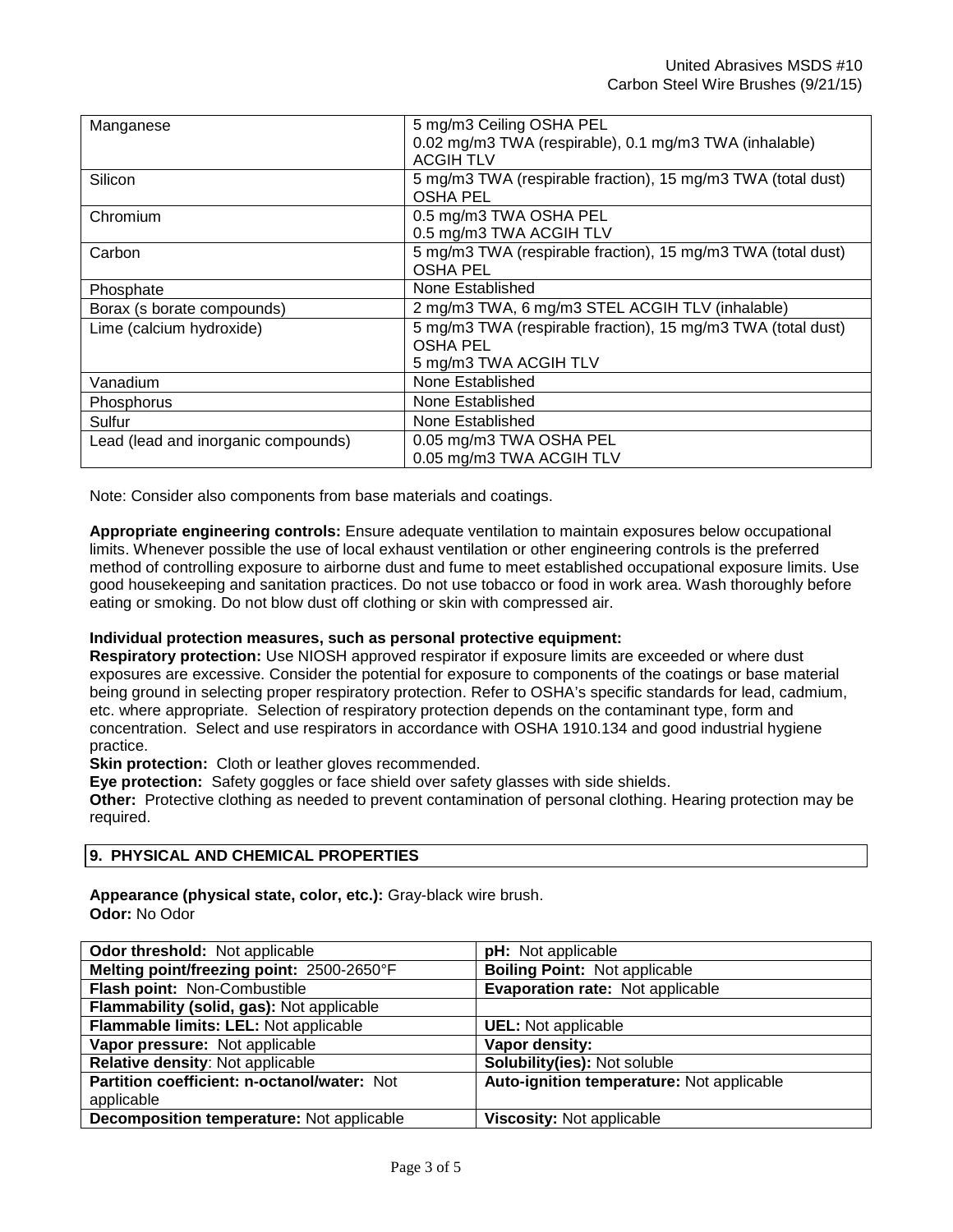# **10. STABILITY AND REACTIVITY**

**Reactivity:** Not reactive.

**Chemical stability:** Stable.

**Possibility of hazardous reactions:** None known.

**Conditions to avoid:** Avoid creating or accumulating fines or dust.

**Incompatible materials:** Avoid acids.

**Hazardous decomposition products:** Dust from grinding or brushing could contain ingredients listed in Section 3 and other, potentially more hazardous components of the base material being ground or brushed or coatings applied to the base material.

# **11. TOXICOLOGICAL INFORMATION**

*Inhalation, skin, eyes. Product as shipped does not present an inhalation hazard; however subsequent operations may create dusts or fumes which could be inhaled.*

# **Routes of exposure:**

**Ingestion:** None expected under normal use conditions. Swallowing large pieces may cause obstruction of the gastrointestinal tract. May be harmful if swallowed.

**Inhalation:** Dust may cause respiratory irritation. May be harmful by inhalation. Prolonged inhalation may cause lung damage.

**Eye:** Dust may cause eye irritation. Dust particles or filings may cause abrasive injury to the eyes. **Skin**: None expected under normal use conditions. Rubbing brush across the skin may cause mechanical irritation or abrasions.

**Sensitization:** Chromium can cause skin and/or respiratory sensitization.

**Chronic:** Long-term overexposure to dust may cause lung damage (fibrosis) with symptoms of coughing, shortness of breath and diminished breathing capacity. Skin and/or respiratory sensitization may also occur. Chronic effects may be aggravated by smoking. Chronic exposure to manganese may cause brain or nervous system damage. Prolonged exposure to elevated noise levels during operations may affect hearing. A greater hazard, in most cases, is the exposure to the dust/fumes from the material or paint/coatings being ground or brushed. Most of the dust generated during grinding and brushing is from the base material being processed and the potential hazard from this exposure must be evaluated.

**Carcinogenicity:** None of the components are listed as a carcinogen or potential carcinogen by OSHA, NTP or IARC.

**Reproductive Toxicity:** Not expected to cause reproductive toxicity. **Germ Cell Mutagenicity:** Not expected to be a mutagen.

# **Numerical measures of toxicity**:

Iron: Oral rat LD50 98.6 g/kg, Inhalation LC50 > 5 mg/kg

Manganese: Oral rat LD50 > 2000 mg/kg, Inhalation rat LC50 > 5.14 mg/L

Chromium: Oral rat LD50 > 5000 mg/kg, Inhalation rat LC50 > 2.08 mg/L, Dermal rabbit LD50 > 5000 mg/kg Silicon: Oral rat LD50 > 5000 mg/kg, Inhalation rat LC50 > 5.41 mg/L, Dermal rabbit LD50 >5000 mg/kg

# **12. ECOLOGICAL INFORMATION**

# **Ecotoxicity:**

No ecological data is available for this product. This product contains ingredients that are toxic to aquatic organisms with long-lasting effects. Avoid environmental releases.

**Persistence and degradability:** Biodegradation is not applicable to inorganic compounds.

**Bioaccumulative potential:** No data available

**Mobility in soil:** No data available.

**Other adverse effects:** No data available.

# **13. DISPOSAL CONSIDERATIONS**